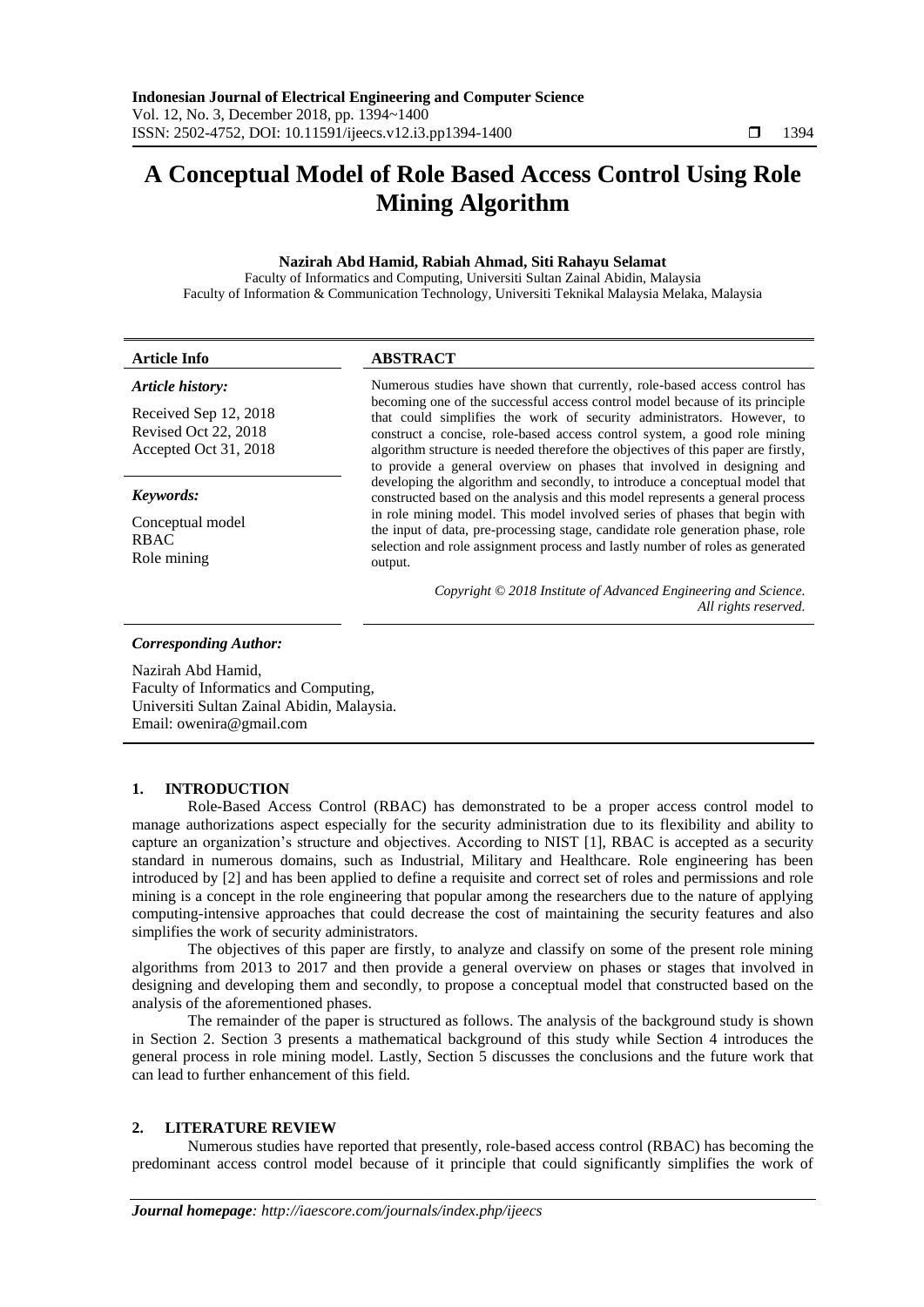security administrators [3-6]. The abovementioned principle of RBAC could be defined as every role is a group of permissions, and each user obtains the permissions only through the roles.

According to Ye et al. [4], RBAC system could be implemented through two approaches specifically the top-down and the bottom-up method. The authors have explained that the top-down approach builds a RBAC system with the involvement of experts' analysis on the business processes yet, this approach consumes a lot of time because of human participation [7]. The bottom-up approach, according to Hu et al. [8] can uncover roles from the existing user-permission assignments (UPA) automatically that is known as role mining and because of its nature that based on computing-intensive approach, it is widely applied to build a RBAC model.

However, to build and sustain a RBAC model, role mining is becoming a great interest [9-10] and the authors have identified the need of role mining to design and develop an algorithm to determine roles based on data mining methods because it could reduce the cost of allocating roles manually thus able to construct a concise RBAC system. The next section would provide in-depth analysis on methodology to build a RBAC model using role mining algorithm.

## **2.1. Role Mining Model**

In general, Fuchs and Meier [11] has introduced a general Role Mining Process Model as in Figure 1 and the author has described the phases in Figure 1 as the following:



Figure 1. Role mining process model

#### **2.1.1 Input Data**

In most of the role mining algorithms, user-permission assignment (UPA) matrix can be considered as input data, correspondingly, an active research should be done to explore the possibility of other types of data to be used in role mining process.

#### **2.1.2 Pre-processing**

Many researchers have emphasized on the importance of this stage [12-13] particularly to generate a clean and quality data and usually pre-processing stage involve the process to clean the noises that might affect the results.

#### **2.1.3 Role Detection**

This stage is significant in the role mining process model because it involves the discovery of appropriate candidate roles from obtainable set of inputs preferably a clean data using data mining techniques or heuristics algorithms called as role mining algorithm.

# **2.1.4 Post-processing**

In this stage, the acquired candidate roles from the previous stage are being selected and assigned optimally by using yet other suitable algorithms.

# **2.1.5 Ouput Data**

The output of these processes is normally a set of roles and a RBAC state such as hierarchy or involving constraints.

# **2.2. Role Mining Algorithm Phases**

Numerous studies have proposed role mining algorithms that could solve Role Mining Problem (RMP) in Role Based Access Control (RBAC) system and this following section would analyze and classify on some of the present role mining algorithms from 2013 to 2017 according to the phases that stated in 2.1 section and the detail is presented in Table 1.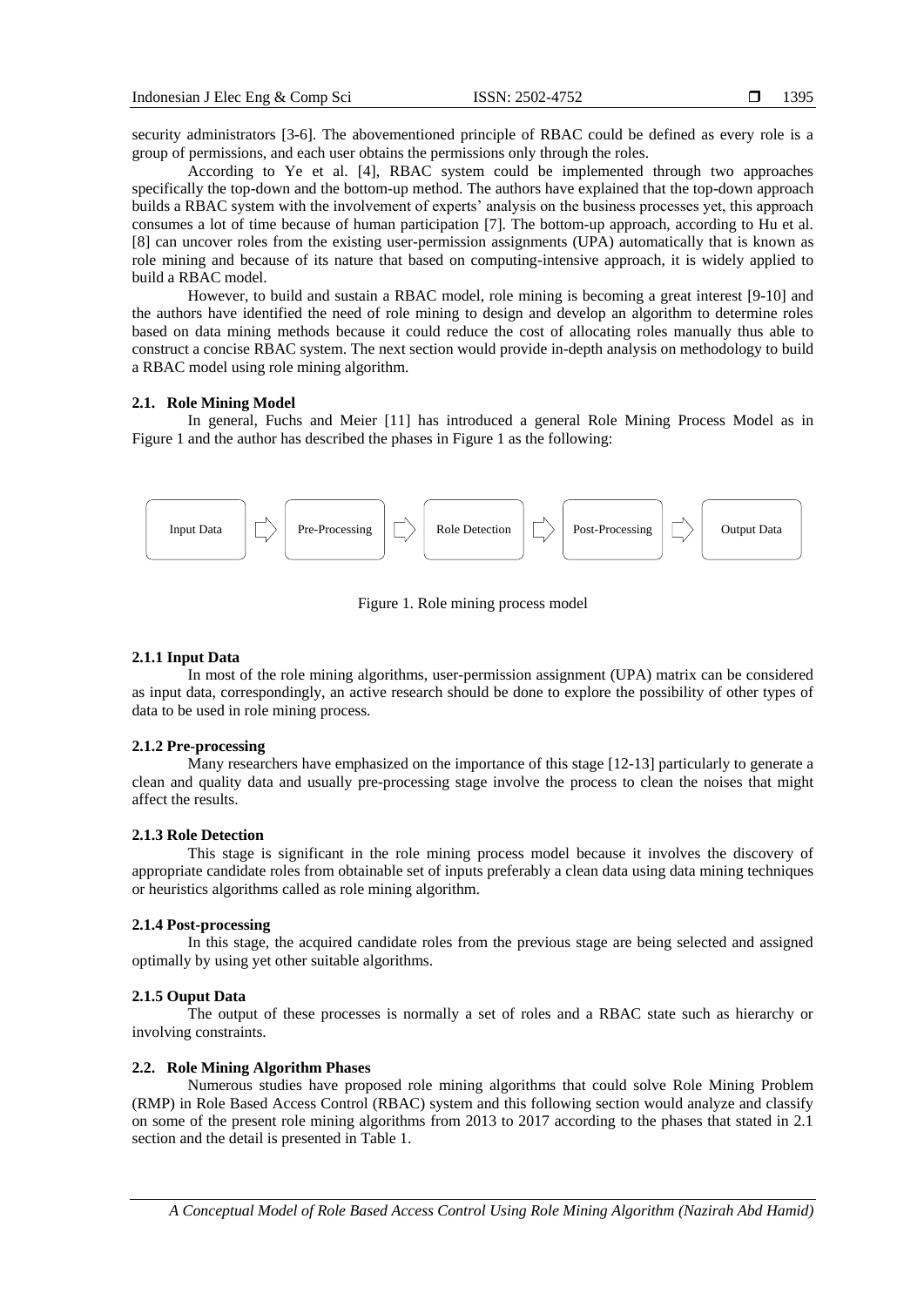| Table 1. Role mining algorithm phases |                                                                                                                            |                                                                                                                                                                                                                                                                         |                                                                                                                                                           |  |
|---------------------------------------|----------------------------------------------------------------------------------------------------------------------------|-------------------------------------------------------------------------------------------------------------------------------------------------------------------------------------------------------------------------------------------------------------------------|-----------------------------------------------------------------------------------------------------------------------------------------------------------|--|
| N <sub>0</sub>                        | Authors (Year) & Title                                                                                                     | Candidate Roles (CR) Phase and<br>Role Selection (RS) & Assignment<br>Phase $AP$ )                                                                                                                                                                                      | Input & Output Data                                                                                                                                       |  |
| 1.                                    | 14]<br>An Efficiency Approach for RBAC<br>Reconfiguration with Minimal<br>Roles and Perturbation                           | CR: generate the candidate roles<br>using FastMiner algorithm [15]<br>RS & AP: select a subset from CR<br>that minimizes the perturbation                                                                                                                               | Input: access history log & UPA<br>matrix<br>Output: GR as the generated roles<br>and QR as the qualified roles                                           |  |
| 2.                                    | [16]<br>An Approach for Hierarchical<br>RBAC Reconfiguration with<br><b>Minimal Perturbation</b>                           | CR: generate the candidate roles<br>using FastMiner algorithm [15]<br>RS & AP: select the similar roles<br>which is the most similar the set of<br>qualified roles                                                                                                      | Input: access history log & UPA<br>matrix<br>Output: hierarchical RBAC state<br>(RH)                                                                      |  |
| 3.                                    | [10]<br>The RBAC System Based on Role<br><b>Risk and User Trust</b>                                                        | CR: clustering roles based on risk<br>RS & AP: for each role identify the<br>permission $(P)$ > assigned trust<br>threshold                                                                                                                                             | Phase 1: clustering roles based on<br>risk<br>Input: UPA matrix<br>Output: RBAC roles & RH stable<br>Phase 2: trust<br>Input: RBAC roles<br>Output: roles |  |
| 4.                                    | $[17]$<br><b>Mutual Exclusion Role Constraint</b><br>Mining Based on Weight in Role-<br><b>Based Access Control System</b> | CR: generate the candidate<br>permission sets based on weight<br>RS & AP: generate all<br>combinations of permission sets<br>whose weighted support is greater<br>than the user specified minimum<br>weighted                                                           | Input: UPA matrix<br>Output: roles                                                                                                                        |  |
| 5.                                    | $[18]$<br>Scott D. Stoller and Thang Bui<br>(2016)<br>Mining Hierarchical Temporal<br>Roles with Multiple Metrics          | CR: generates initial roles and then<br>creates additional candidate roles<br>by intersecting sets of initial roles<br>using FastMiner [15]<br>RS & AP: Construct role hierarchy                                                                                        | Input: ACL policy<br>Output: role hierarchy                                                                                                               |  |
| 6.                                    | [19]<br>Mining Approximate Roles under<br><b>Important Assignment</b>                                                      | CR: UPA is decomposed into two<br>assignments, NUPA & IUPA<br>RS & AP: (1) NUPA is processed<br>by the $\delta$ -Approx RM algorithm<br>and generates NRoles (2) IUPA is<br>processed by any algorithm to<br>generate IRoles                                            | Input: UPA matrix<br>Output: roles                                                                                                                        |  |
| 7.                                    | [20]<br>Mining Temporal Roles using<br>Many-Valued Concepts                                                                | CR: construct the concepts only for<br>a pre-determined value of $\theta$ (many-<br>value concept).<br>RS & AP: maximum area of<br>coverage is selected and is added to<br>the final set of concepts                                                                    | Input: TUPA matrix<br>Output: UA, PA & REB                                                                                                                |  |
| 8.                                    | $[21]$<br>Towards User-oriented RBAC<br>Model                                                                              | CR: three different ways of<br>generating candidate roles (1) itself<br>$(2)$ intersection $(3)$ association<br>RS & AP: enforce maximal role<br>assignment constraints (1) greedy<br>$(2)$ fewest $(3)$ most $(4)$ rand                                                | Input: UPA matrix<br>Output: UA & PA                                                                                                                      |  |
| 9.                                    | $[22]$<br>The Generalized Temporal Role<br>Mining Problem                                                                  | CR: creation of candidate role set<br>by taking union of the sets of units,<br>initial and generated roles<br>RS & AP: iterative selection of a<br>minimal cardinality subset of the<br>candidate role set using any one of<br>the four greedy heuristics               | Input: TUPA matrix<br>Output: R, UA, PA & REB                                                                                                             |  |
| 10.                                   | $[23]$<br>Role Mining Based on Permission<br>Cardinality Constraint and User<br><b>Cardinality Constraint</b>              | $CR:$ initial role: $(1)$ one is from the<br>prerequisite role set (2) the initial<br>role set generation algorithm<br>RS & AP: role selection algorithm<br>& role state generation algorithm                                                                           | Input: UPA matrix<br>Output: UA & PA                                                                                                                      |  |
| 11.                                   | $[7]$<br>Role Mining based on Cardinality<br>Constraints                                                                   | CR: generating the initial role set<br>based cardinality constraints of<br>roles and permissions<br>RS & AP: selecting role pair for<br>role update algorithm (hierarchical<br>relationships) $\&$ updating the initial<br>role state (graph optimization<br>algorithm) | Input: UPA matrix<br>Output: roles                                                                                                                        |  |

Indonesian J Elec Eng & Comp Sci, Vol. 12, No. 3, December 2018 : 1394 – 1400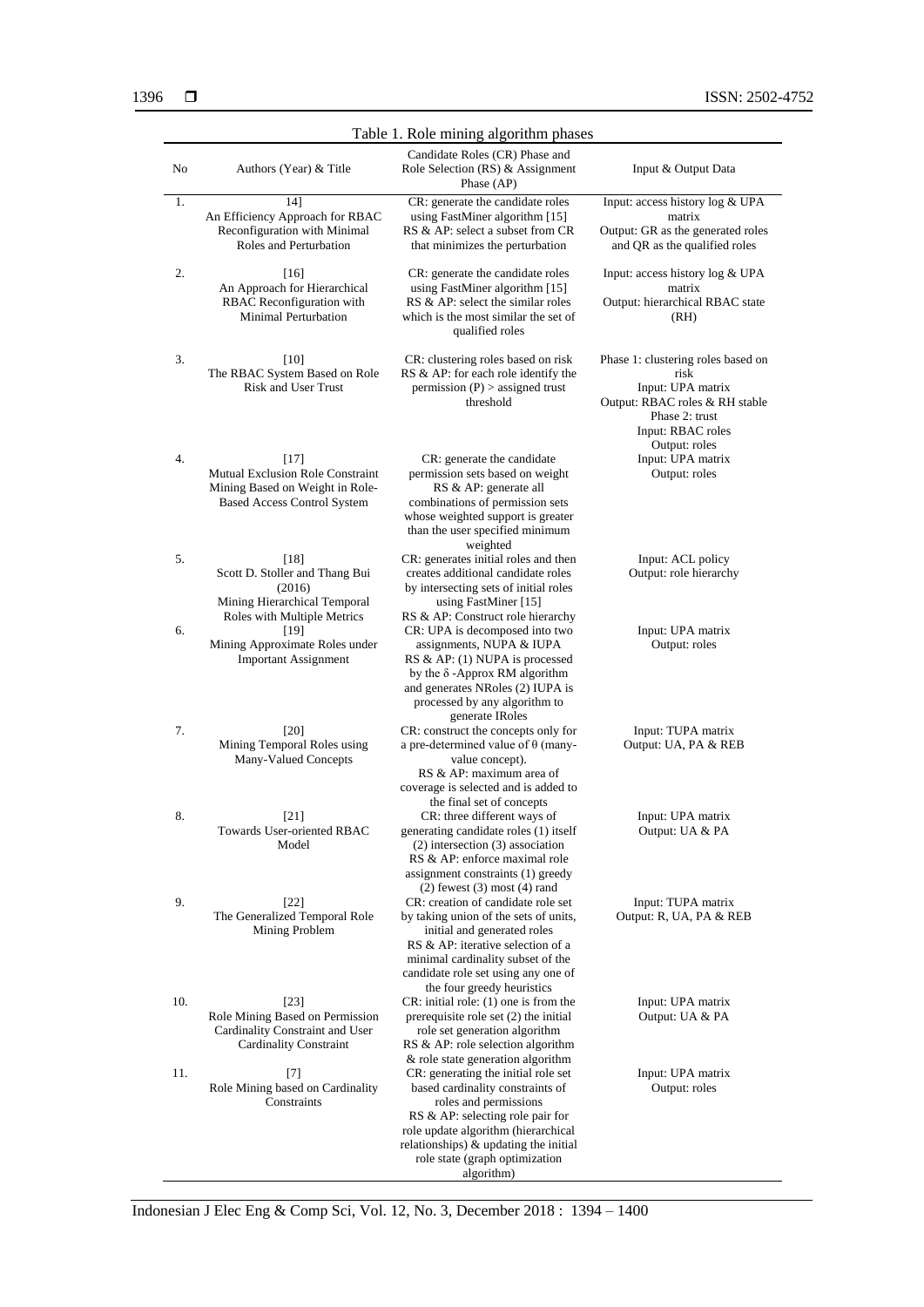# Indonesian J Elec Eng & Comp Sci ISSN: 2502-4752

| 12. | $[24]$                                      | $\overline{\text{CR}}$ : each iteration uses the                                                        | Input: UPA matrix                                  |
|-----|---------------------------------------------|---------------------------------------------------------------------------------------------------------|----------------------------------------------------|
|     | Migrating from DAC to RBAC                  | DEMiner algorithm to generates a<br>candidate role                                                      | Output: UA & roles                                 |
|     |                                             | RS & AP: at each iteration, the new<br>candidate role is intersected with<br>the roles in R and UPA are |                                                    |
|     |                                             | performed at each iteration to<br>reflect the updates in R.                                             |                                                    |
| 13. | $[5]$                                       | CR: (1) The first kind of candidate                                                                     | Input: a set of users, a set of                    |
|     | Handling Least Privilege Problem            | roles set (FCR)                                                                                         | privileges, and a set of user-                     |
|     | and Role Mining in RBAC                     | (2) The second kind of candidate<br>roles set (SCR)                                                     | privilege assignment relation<br>Output: roles     |
|     |                                             | RS & AP: least privileges principle                                                                     |                                                    |
| 14. | [25]<br>Performance of AI Algorithms for    | CR: generating roles using                                                                              | Input: RH                                          |
|     | Mining Meaningful Roles                     | elimination algorithm<br>RS & AP: in each generation, the                                               | Output: roles                                      |
|     |                                             | elitist selection scheme is applied<br>to guarantee that the fittest member                             |                                                    |
|     |                                             | of each generation is copied                                                                            |                                                    |
|     |                                             | directly into the next generation<br>(GA)                                                               |                                                    |
| 15. | [26]                                        | CR: three different ways of                                                                             | Input: UPA                                         |
|     | An Optimization Framework for               | generating candidate roles (1) itself                                                                   | Output: UA & PA                                    |
|     | Role Mining                                 | $(2)$ intersection $(3)$ association<br>RS & AP: greedy algorithm                                       |                                                    |
| 16. | $[27]$                                      | CR: Random Data Generator                                                                               | Input: UPA                                         |
|     | Visual Elicitation of Roles: using A        | (RDG)                                                                                                   | Output: role sets                                  |
|     | Hybrid Approach                             | RS & AP: Matrix sorting algorithm                                                                       |                                                    |
| 17. | $[28]$                                      | CR: enumerates the set of                                                                               | Input: TUPA matrix                                 |
|     | Toward Mining of Temporal Roles             | candidate roles from an input<br>TUPA matrix                                                            | Output: UA, PA & REB                               |
|     |                                             | Role Selection and assignment:                                                                          |                                                    |
|     |                                             | elects the least possible number of                                                                     |                                                    |
|     |                                             | roles from the candidate roles using                                                                    |                                                    |
|     |                                             | a greedy heuristic                                                                                      |                                                    |
| 18. | $[3]$<br>Role Mining Using Boolean Matrix   | CR: the candidate roles through<br>formal concept analysis                                              | Input: UPA matrix<br>Output: UA, PA, RH, UA' & PA' |
|     | Decomposition with Hierarchy                | RS & AP: redundant roles can be                                                                         | matrix                                             |
|     |                                             | removed according to cost-utility                                                                       |                                                    |
|     |                                             | analysis                                                                                                |                                                    |
| 19. | $[29]$                                      | CR: use CompleteMiner [15] to                                                                           | Input: UPA matrix                                  |
|     | Mining Parameterized Role-based<br>Policies | generate candidate roles.<br>RS & AP: (1) It selects roles from                                         | Output: UA, PA & RH                                |
|     |                                             | highest quality to lowest (2)                                                                           |                                                    |
|     |                                             | Compute Role Hierarchy (3)                                                                              |                                                    |
| 20. | [30]                                        | CR: which are selected to optimize                                                                      | Input: access history log                          |
|     | Evolving role definitions through           | an objective function that balances                                                                     | Output: roles                                      |
|     | permission<br>invocation patterns           | distance from the original roles<br>with behaviorial similarity in the                                  |                                                    |
|     |                                             | form of permission                                                                                      |                                                    |
|     |                                             | RS & AP: assigned to roles                                                                              |                                                    |
|     |                                             | according to a criterion that                                                                           |                                                    |
|     |                                             | mitigates redundancy                                                                                    |                                                    |

# **3. MATHEMATICAL BACKGROUND**

This section presents some of the formal definitions that related to the Role Based Access Control (RBAC) as well as Role Mining Problem (RMP) and its variants and some of terms are associated to the conceptual model.

#### **Definition 1. (RBAC Model)**

The RBAC model has the following basic elements [14]:

- a) U, R and P are signifying the set of users, roles and permissions.
- b) UA  $\subseteq$  U  $\times$  R is representing the user-role assignments.
- c) PA  $\subseteq$  P  $\times$  R is defining the role-permission assignments.
- d) UPA⊆U  $\times$  P is the user-permission assignments.
- e) RH  $\subseteq$  R  $\times$  R, a partial order on roles described the inheritance relationships.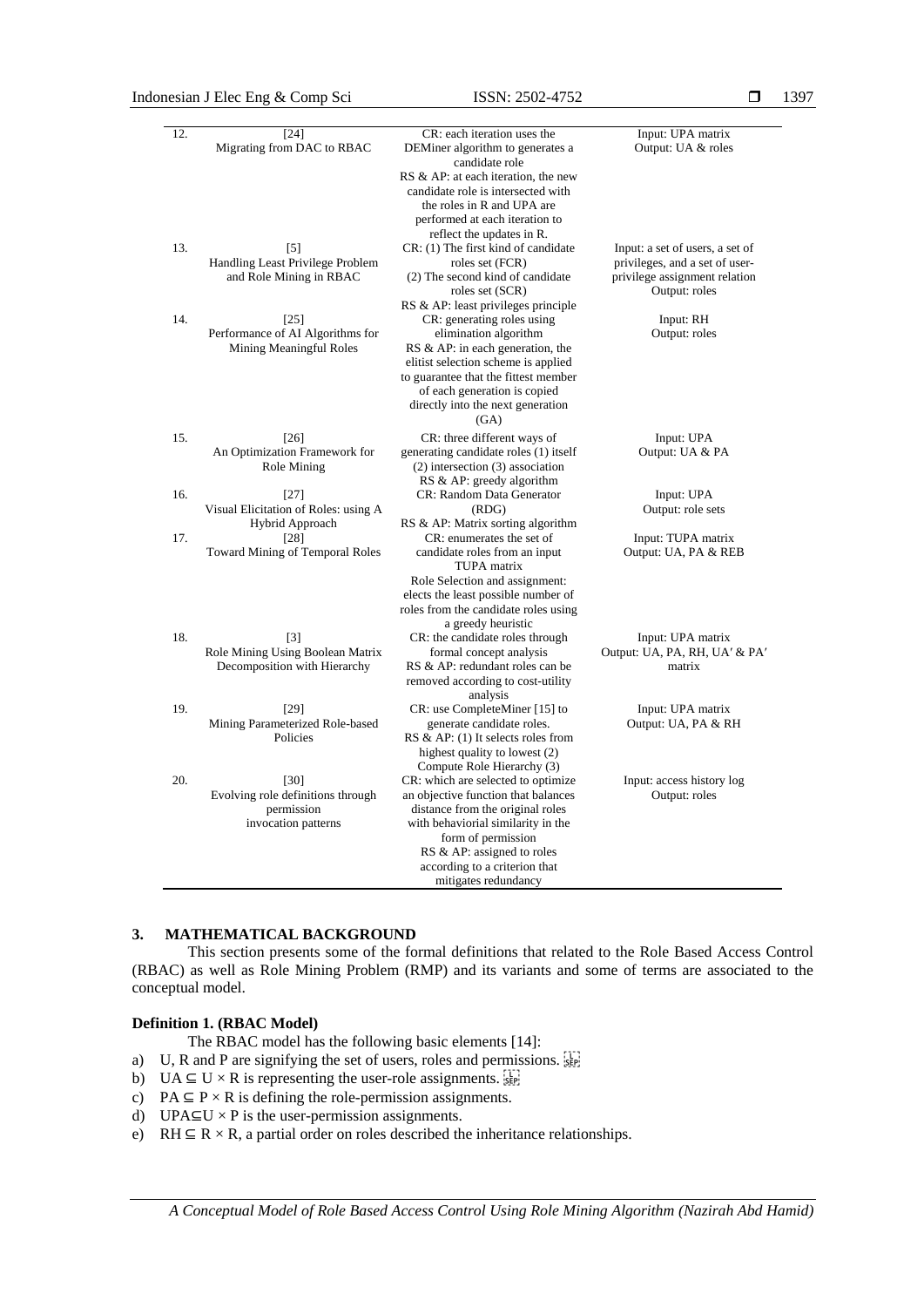# **Definition 2. (RBAC state)**

RBAC state could be expressed as  $\langle R, UA, PA, RH \rangle$  that is consistent with an access control configuration  $\rho = < U$ , P, UPA >, where U defines a set of all users, P is a set of all permissions and  $UPA \subseteq U$  $\times$  *P* as the user-permission relation [10].

## **Definition 3. (Basic RMP)**

Assumed a set of users (U), a set of permissions (P) and a user-permission assignment (UPA) is given, acquire a set of roles (R), a user-role assignment (UA) and a role-permission assignment (PA) while reducing the number of roles  $|R| = k$ . In matrix notation, it can be formulated as [12]:

$$
\|\mathbf{U}\mathbf{A}\otimes\mathbf{P}\mathbf{A} - \mathbf{U}\mathbf{P}\mathbf{A}\|\mathbf{1} = \mathbf{0} \tag{1}
$$

#### **Definition 4. (-Approx RMP)**

δ-approx RMP is a part of Basic-RMP that allows a partial match between the user-permission assignment (UPA) and the generated user-role assignment (UA) and a role-permission assignment (PA) and can occasionally decrease the total number of roles, k, substantially. It can be formulated in matrix representation, such that [31]:

$$
\|\text{UA} \otimes \text{PA} - \text{UPA}\|\| \le \delta \tag{2}
$$

#### **Definition 5. (MinNoise RMP)**

For MinNoise RMP, the number of roles (k) is bounded so that the number of mismatches between the UPA and the generated UPA is minimized. So, presumed a set of users (U), a set of permissions (P), a user-permission assignment (UPA) and a number of roles (k) is given, discover a set of k roles (R), a userrole assignment UA and a role-permission assignment PA by minimizing [31]:

$$
\parallel U A \otimes P A - U P A \parallel 1 \tag{3}
$$

# **Definition 6. (User-Permission Assignment)**

The user-permission assignment (UPA) matrix is an  $m \times n$  binary matrix UPA, m is representing the number of users, while n can be defined as the number of permissions. The element UPA  $(i, j) = 1$  indicates the assignment of permission i to user i [14].

#### **Definition 7. (Access History Log)**

Access history log is a series of quaternion (U, P, R, t) and this series indicates an access event in the system and represents the user (U) invocate the permission (P) by activating the role (R) at the time t [16].

#### **4. CONCEPTUAL MODEL**

A conceptual model determines a comprehensive understanding and scopes of a proposed solution using the organized concepts that are linked together [32] and for this paper, the conceptual model is constructed based on literature review in Section 2 and this model represents a general process in role mining model as shown in Figure 2.



Figure 2. General process in role mining model

The components of the model and the relationships between them are described as follows. The process starts by inserting input data and as listed in Table 1, most of the role mining algorithms are utilizing variants of user-permission assignment (UPA) matrix as an input data and some of the researchers also using access history log. Then the data is transferred to pre-processing stage and the general activity in this stage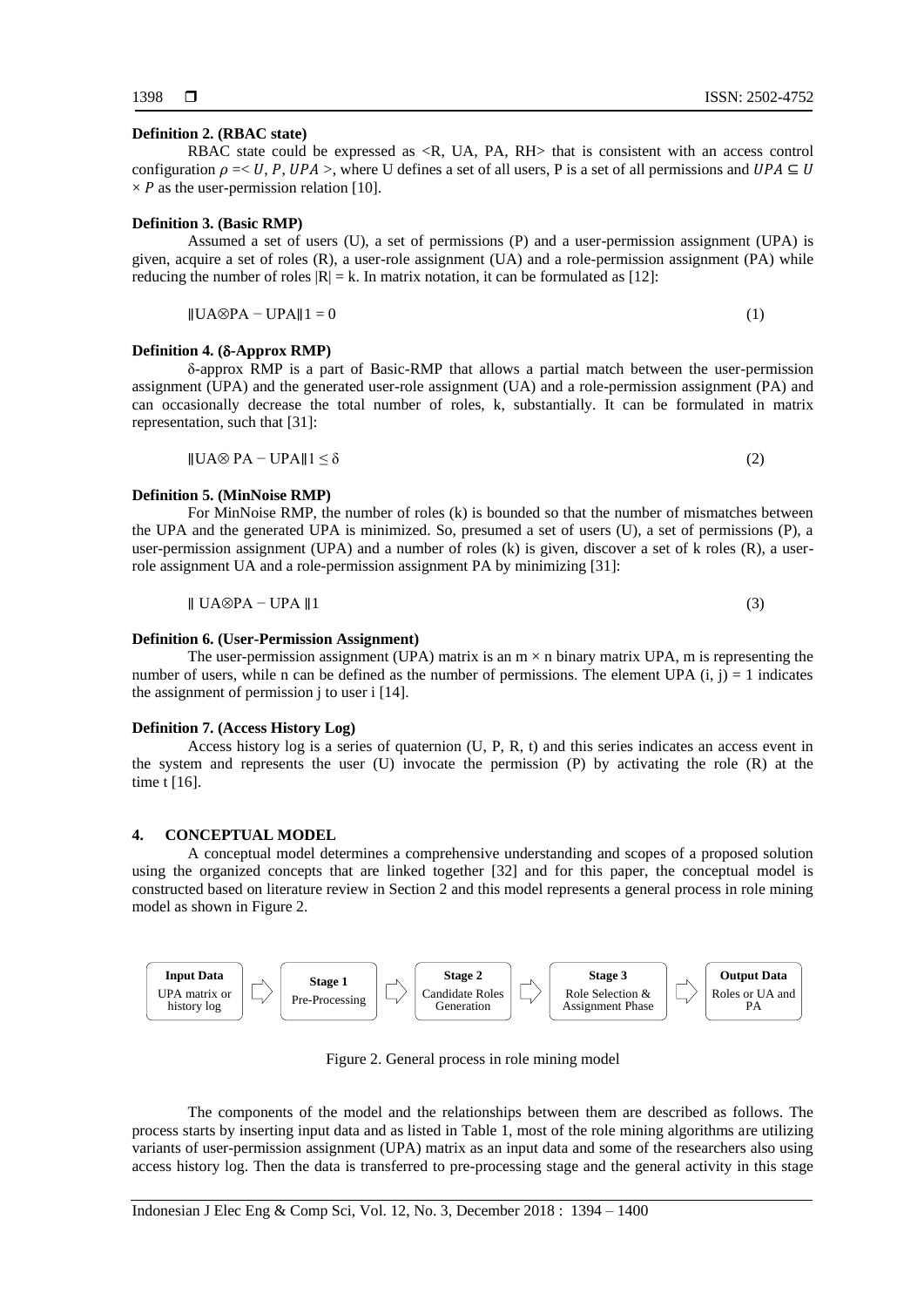includes the data cleaning and data normalization specifically the acts of removing noise and handling missing data and the purpose of this stage is to create a set of correct data for the next process.

Next, the clean data is advanced to the next stage namely candidate roles generation phase. This stage is the most meaningful process because it involves the discovery of appropriate candidate roles by exploiting any suitable data mining techniques or heuristics algorithms or known as role mining algorithms. This stage usually produce a big pool of candidate roles, therefore in the next step, role selection and role assignment phase, more specific and smaller roles are produced according to the desired objectives and outputs by utilizing any appropriate data or role mining algorithms. Lastly, as mentioned before and based on information in Table 1, the outputs could be varied but most of the researchers prefer number of roles as the main output.

# **5. CONCLUSION AND FUTURE WORKS**

We have proposed a conceptual model that is constructed based on the literature review and this model represents a general process in role mining model. This model involves series of phases that begin with the input of data, pre-processing stage, candidate role generation phase, role selection and role assignment process and lastly number of roles as generated output. For the future works, we intend to improve the conceptual model with a comprehensive and complete model.

#### **ACKNOWLEDGMENT**

This research is fully sponsored by Research Management, Innovation & Commercialization Centre (RMIC), University Sultan Zainal Abidin (UniSZA) and Centre for Research and Innovation Management (CRIM), Universiti Teknikal Malaysia Melaka (UteM) with the Project Code of TRGS/1/2016/FTMK-CACT/01/D00006.

#### **REFERENCES**

- [1] "Role Based Access Control, "National Institute of Standards and Technology", 2016. [Online]. Available: https://csrc.nist.gov/projects/role-based-access-control#rbac-standard.
- [2] E. J. Coyne, "Role Engineering," in *Proceedings of the first ACM Workshop on Role-based access control*, 1996, no. 4, pp. 15–16.
- [3] W. Ye, R. Li, and H. Li, "Role Mining Using Boolean Matrix Decomposition with Hierarchy," in *12th IEEE International Conference on Trust, Security and Privacy in Computing and Communications*, 2013, pp. 805–812.
- [4] W. Ye, R. Li, X. Gu, Y. Li, and K. Wen, "Role Mining using Answer Set Programming," *Futur. Gener. Comput. Syst.*, vol. 55, pp. 336–343, Feb. 2016.
- [5] H. Huang, F. Shang, J. Liu, and H. Du, "Handling Least Privilege Problem and Role Mining in RBAC," *J. Comb. Optim.*, vol. 30, no. 1, pp. 63–86, Jul. 2015.
- [6] Y. R. More and S. V Gumaste, "Performance Evaluation of A Role Based Access Control Constraints in Role Mining Using Cardinality," *Int. J. Adv. Res. Sci. Manag. Technol.*, vol. 2, no. 7, pp. 1–7, 2016.
- [7] R. Li, H. Li, X. Gu, Y. Li, W. Ye, and X. Ma, "Role Mining based on Cardinality Constraints," *Concurr. Comput. Pract. Exp.*, vol. 27, pp. 3126–3144, 2015.
- [8] J. Hu, K. M. Khan, Y. Zhang, Y. Bai, and R. Li, "Role Updating in Information Systems using Model Checking," *Knowl. Inf. Syst.*, vol. 51, no. 1, pp. 187–234, Apr. 2017.
- [9] M. Frank, J. M. Buhmann, and D. Basin, "On the Definition of Role Mining," in *Proceeding of the 15th ACM symposium on Access control models and technologies - SACMAT '10*, 2010, p. 35.
- [10] C. Jin, A. Shen, and W. Yu, "The RBAC System Based on Role Risk and User Trust," *Int. J. Comput. Commun. Eng.*, vol. 5, no. 5, pp. 374–380, 2016.
- [11] L. Fuchs and S. Meier, "The Role Mining Process Model Underlining the Need for a Comprehensive Research Perspective," in *2011 Sixth International Conference on Availability, Reliability and Security*, 2011, pp. 35–42.
- [12] S. Vavilis, A. I. Egner, M. Petkovic, and N. Zannone, "Role Mining with Missing Values," in *11th International Conference on Availability, Reliability and Security (ARES)*, 2016, pp. 167–176.
- [13] J. Lu and Q. Zhu, "An Effective Algorithm Based on Density Clustering Framework," *IEEE Access*, vol. 5, pp. 4991–5000, 2017.
- [14] N. Pan, Z. Zhu, L. He, and L. Sun, "An Efficiency Approach for RBAC Reconfiguration with Minimal Roles and Perturbation," *Concurr. Comput. Pract. Exp.*, no. December, pp. 1–15, Dec. 2017.
- [15] J. Vaidya, V. Atluri, and J. Warner, "RoleMiner: Mining Roles using Subset Enumeration," in *Proceedings of the 13th ACM conference on Computer and communications security - CCS '06*, 2006, no. January, p. 144.
- [16] N. Pan, L. Sun, L. He, and Z. Zhu, "An Approach for Hierarchical RBAC Reconfiguration with Minimal Perturbation," *IEEE Access*, vol. 2169–3536, no. c, pp. 1–11, 2017.
- [17] X. Ma, J. Wang, L. Zhao, and R. Li, "Mutual Exclusion Role Constraint Mining based on Weight in Role-Based Access Control System," *Int. J. Innov. Comput. Inf. Control*, vol. 12, no. 1, pp. 91–101, 2016.